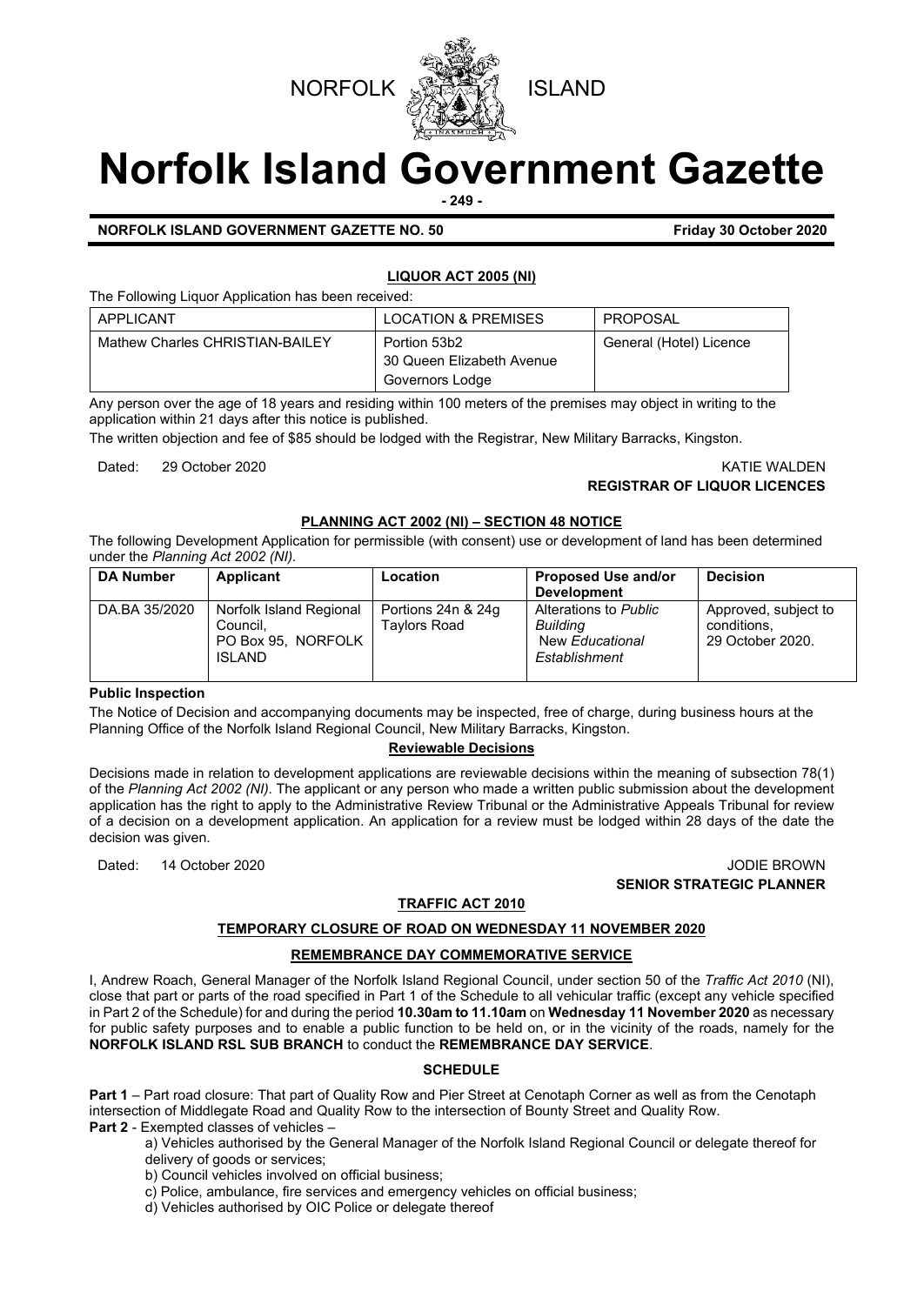#### **NORFOLK ISLAND GOVERNMENT GAZETTE NO. 50** *CONTRESS 10 CONTROL STAND 10 OCTOBER 2020*

Dated: 28 October 2020 ANDREW ROACH

**GENERAL MANAGER**

#### **TRAFFIC ACT 2010 (NI)**

#### **TEMPORARY CLOSURE OF ROAD ON FRIDAY 18 DECEMBER 2020**

I, Andrew Roach, General Manager of the Norfolk Island Regional Council, close part of the road specified in Part 1 of the Schedule to all vehicular traffic (except any vehicle specified in Part 2 of the Schedule) for the period and times indicated in Part 1 of the Schedule below on **Friday 18 December 2020** as necessary for public safety purposes and, to enable the **Christmas Pageant and Parade Event** to be held by **JMALT HOLDINGS PTY LTD t/a GO NORFOLK ISLAND.**

#### **SCHEDULE**

**Part road closure**: That part of Taylors Road from Rawson Hall to the roundabout intersection with New Cascade Road (6:00pm to 8:30pm) and,

**Part road closure**: That part of Taylors Road from the roundabout intersection with New Cascade Road to the southern side of the entrance to Fletcher Christian apartments (Portion 39i1) adjacent to the Norfolk Island Returned Services League (RSL) Club (Portion 39m) (6:00pm to 8:30pm).

**Part 2** - Exempted classes of vehicles -<br>(a) Vehicles authorised b

- Vehicles authorised by the General Manager of the Norfolk Island Regional
- Council or delegate thereof for delivery of goods or services;<br>(b) Council vehicles involved on official business;
- Council vehicles involved on official business;
- (c) Police, ambulance, fire services and emergency vehicles on official business;
- (d) Vehicles authorised by OIC Police or delegate thereof
- (e) Pageant vehicles authorised by Go Norfolk Island Pty Ltd and the OIC Police

Dated: 28 October 2020 ANDREW ROACH

### **GENERAL MANAGER**

#### **COMPANIES ACT 1985 (NI) NOTICE OF PROPOSAL UNDER SUBSECTION 561(2) TO CANCEL REGISTRATION OF A COMPANY**

I, Allen Bataille, Registrar of Companies, having previously notified the company in the Schedule under section 561(1) of the *Companies Act 1985* (NI), by letter on 18 September 2020 of a proposal to cancel the registration of the company, hereby give notice under subsection 561(2) of the Act that the company specified in the attached Schedule, unless cause is shown to the contrary, at the expiration of 3 months from the gazettal of this notice, will have their registration cancelled and the company will be dissolved.

#### **SCHEDULE**

Worldwide Totalisators (NI) Pty Ltd

Dated: 28 October 2020 ALLEN BATAILLE

### **REGISTRAR OF COMPANIES**

#### **LAND TITLES ACT 1996 INTENTION TO REGISTER TITLE**

Notice is hereby given under section 141 of the Land Titles Act 1996 that it is my intention to register title in respect of the land specified below:

| Applicant                                                                      | Lot | <b>Section</b> | <b>Portion</b>    | Location      |
|--------------------------------------------------------------------------------|-----|----------------|-------------------|---------------|
| K.J.Robertson. Administrator<br>0t<br>Estate of James G. Robertson, I<br>dec'd |     | 27             | 35 <sub>n</sub> 5 | Douglas Drive |

A person may apply to the Administrative Review Tribunal for a review of my decision during the period of 30 days after the publication of this notice.

The proposed certificate of title in respect of the above land may be inspected at the Office of Registrar of Titles during the normal working hours.

On registration of title in respect of the above land, the interests in the land described in the Register are indefeasible as against any unregistered interests (other than interests recorded in a Registrar's minute in relation to the land).

Dated: 26 October 2020 ALLEN BATAILLE

## **REGISTRAR OF TITLES**

#### **DISASTER AND EMERGENCY MANAGEMENT ACT 2001 (NI)**

#### **DECLARATION OF STATE OF DISASTER OR EMERGENCY (RECOVERY OPERATIONS)**

**COVID-19 DIRECTIONS RECOVERY OPERATIONS (NO.2) 2020**

I, **George Ivor Andrew Plant**, Emergency Management Norfolk Island Controller: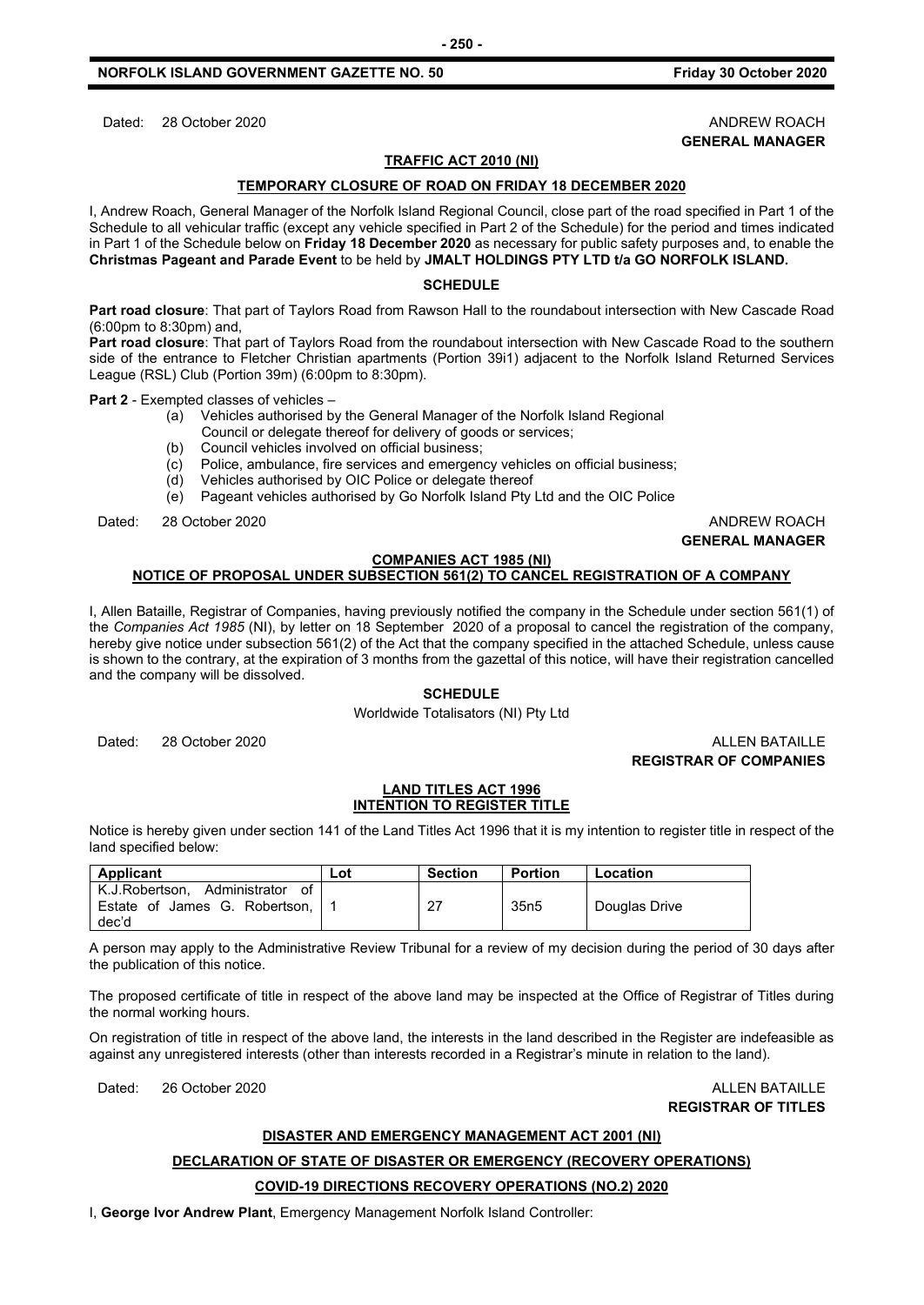#### **NORFOLK ISLAND GOVERNMENT GAZETTE NO. 50 Friday 30 October 2020**

- 1) under section 11(2)(g) of the *Disaster and Emergency Management Act 2001* (NI) am of the opinion that it is necessary to make directions in respect of recovery from the State of Emergency in respect of COVID-19 relating to the movement of persons within the disaster or emergency area as set out in the Schedule; and
- 2) under section 11(2)(h) of the *Disaster and Emergency Management Act 2001* (NI) am of the opinion that it is necessary to make directions in respect of recovery from the State of Emergency in respect of COVID-19 relating to the removal of persons within the disaster or emergency area who obstructs or threatens to obstruct recovery operations as set out in the Schedule; and
- 3) under section 11(2)(i) of the *Disaster and Emergency Management Act 2001* (NI) am of the opinion that it is necessary to make directions in respect of recovery from the State of Emergency in respect of COVID-19 relating to giving directions to persons whose responsibilities require him or her to engage in recovery operations.

#### **SCHEDULE**

#### **Direction 2 (2020) – Adjustment of COVID 19 measures – to commence 23:59 on 22 October 2020**

- 1. These Directions take effect at 23.59 on 22 October, 2020 and remain in force while the State of Disaster or Emergency (Recovery Operations) is in force.
- 2. In these Directions:

*Persons* includes people residing on Norfolk Island, visiting Norfolk Island for holiday or work purposes

*COVID-19 hotspot* means a particular area of Australia decided by the Commonwealth Chief Medical Officer.

*Incident Controller* means the person appointed under the State of Emergency in accordance with the NORDISPLAN.

- 3. Persons will be permitted\* to travel to Norfolk Island without the need to quarantine provided they:
	- a. do not have COVID-19.
	- b. have not been in contact within anyone in the prior 14 days with COVID-19;
	- c. have been granted a Norfolk Island Entry Pass\*
	- \*Any person travelling to Norfolk Island may be denied entry without a Norfolk Island Entry Pass
- 4. A person whilst on Norfolk Island must comply with physical distancing principles as published from time to time on [\(http://www.norfolkisland.gov.nf/norfolk-islands-covid-19-advice\)](http://www.norfolkisland.gov.nf/norfolk-islands-covid-19-advice).
- 5. A person whilst on Norfolk Island must follow any directions in relation to COVID-19 from staff of the *Norfolk Island Hospital and Residential Aged Care (NIHRACS).*
- 6. A person or business on Norfolk Island must follow any advice or operational direction provided by the Incident Controller or authorised officer of the *Norfolk Island Police Force (NIPF)*in relation to COVID-19.
- 7. A person or business involving close contact with persons is required to keep a daily customer register. A business will be required to retain the records for a period of three months. The register must be produced upon request by the Incident Controller.

*\* Please Note \** 

- *Online applications required by all travellers prior to travel (within 72 hours of travel).*
- *While the State of Emergency is in place verification of where travellers are from will be required*
- *Travel to mainland states and territories is a matter for residents to seek approval from State and Territory Government authorities.*

Dated: 22 October 2020 GEORGE PLANT

**EMNI CONTROLLER**

#### **PLANNING ACT 2002 (NI) – SUBSECTION 43(1) NOTICE DEVELOPMENT APPLICATIONS**

| <b>Development Application No.:</b> | DA 15/2020                                               |
|-------------------------------------|----------------------------------------------------------|
| Applicant:                          | Norfolk Island Museums                                   |
|                                     | PO Box 95, NORFOLK ISLAND 2899,                          |
| Location:                           | Various sites in Kingston and Arthurs Vale Historic Area |
| Proposed Development:               | Signage: One Flush Wall Advertising Structure and        |
|                                     | Various Mobile Advertising Structures                    |
| Zone:                               | Conservation                                             |
| Category:                           | Permissible (with consent)                               |

#### **Public Exhibition**

This Development Application may be inspected, during business hours, at the Planning Office at the Norfolk Island Regional Council, New Military Barracks, Kingston. The Development Application may also be viewed at Council's website a[t http://www.norfolkisland.gov.nf/your-council/council-documents/documents-public-exhibition.](http://www.norfolkisland.gov.nf/your-council/council-documents/documents-public-exhibition)

#### **Submission**

Any person may, during the period between Monday 19 October 2020 and Monday 2 November 2020, make written submissions to the General Manager about this Development Application. All submissions must state the relevant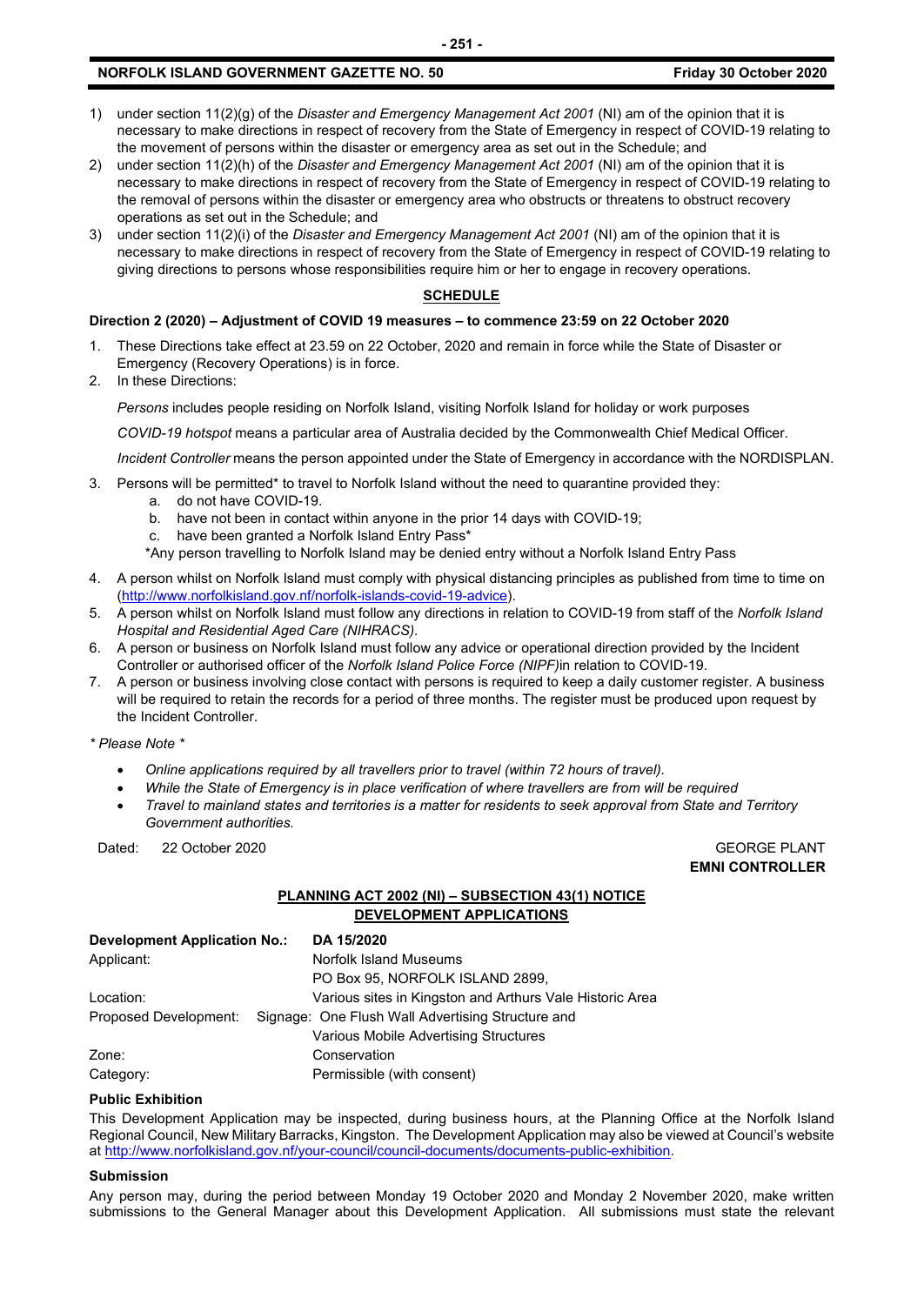#### **NORFOLK ISLAND GOVERNMENT GAZETTE NO. 50 Friday 30 October 2020**

Development Application number. All submissions must be signed by at least one person making the submission. If a submission objects to the proposed development, the grounds for objections must be specified in the submission.

#### **Reviewable decisions**

Decisions made on this Development Application under the *Planning Act 2002 (NI)* are reviewable decisions within the meaning of subsection 78(1) of the Act.

Dated: 14 October 2020 JODIE BROWN

## **SENIOR STRATEGIC PLANNER**

#### **DRAFT NORFOLK ISLAND REGIONAL COUNCIL PEST MANAGEMENT PLAN**

#### **CALL FOR FEEDBACK FROM THE COMMUNITY**

The Draft Norfolk Island Regional Council Pest Management Plan has been prepared, and Council is calling for feedback from the community on the content of the Plan so feedback can be considered in the preparation of the Final Plan.

The Draft Norfolk Island Regional Council Pest Management Plan is available on the Norfolk Island Regional Council Website here <http://www.norfolkisland.gov.nf/your-council/council-documents/documents-public-exhibition> and hard copies can be arranged through Customer Care.

To submit feedback on the Plan, please complete the online form available at this link [https://www.surveymonkey.com/r/pestmanagement,](https://www.surveymonkey.com/r/pestmanagement) or collect a hardcopy form from Councils Customer Care offices on New Cascade Road.

Hardcopy submissions can be returned in person to the Customer Care offices, mailed to PO Box 95, or emailed to [regionalcouncil@nirc.gov.nf.](mailto:regionalcouncil@nirc.gov.nf)

The public submission period has been extended to 56 days and closes at 4:00pm on 20<sup>th</sup> November 2020.

For more information, please contact Project Officer Jim Castles by emailing *[jim.castles@nirc.gov.nf](mailto:jim.castles@nirc.gov.nf)* or telephone Customer Care on local free call 0100.

Dated: 25 September 2020 **ANDREW ROACH CONSIDERER AND ANDREW ROACH** 

### **GENERAL MANAGER**

#### **TRAFFIC ACT 2010 (NI)**

#### **TEMPORARY CLOSURE OF ROAD**

#### **INTERSECTION HARPERS ROAD TO PRINCE PHILIP DRIVE / COCKPIT-RED ROAD BRIDGE**

#### **REFURBISHMENT**

I, Bruce Taylor, Acting General Manager of the Norfolk Island Regional Council, under section 50 of the *Traffic Act 2010* (NI), temporarily **close** that part or parts of the road specified in Part 1 of the Schedule to all vehicular traffic (except any vehicle specified in Part 2 of the Schedule) **from 7am Norfolk Island Daylight Savings Time on Friday 9 October 2020 to 4pm on Friday 20 November 2020 inclusive,** as I am of the opinion it is necessary or desirable to do so for the preservation of public safety and for the performance of road works and bridge refurbishment works during these times and for related purposes.

#### **SCHEDULE**

- **Part 1 -** Partial Road Closure: That part or parts of the roads comprising the intersection from Harpers Road through to Prince Philip Drive and comprising the Cockpit - Red Road Bridge and, as directed by road works and/or bridge works officials / workers and/or by road / bridge works signage during the closure period.
- **Part 2** Exempted classes of vehicles
	- (a) Vehicles and plant authorised by the General Manager of the Norfolk Island Regional Council or delegate thereof for delivery of goods or services
	- (b) Council vehicles and plant involved on official business
	- (c) Police, ambulance, fire services and emergency vehicles on official business
	- (d) Vehicles authorised by the OTC Police or delegate thereof
	- (e) Fuel and Gas supply vehicles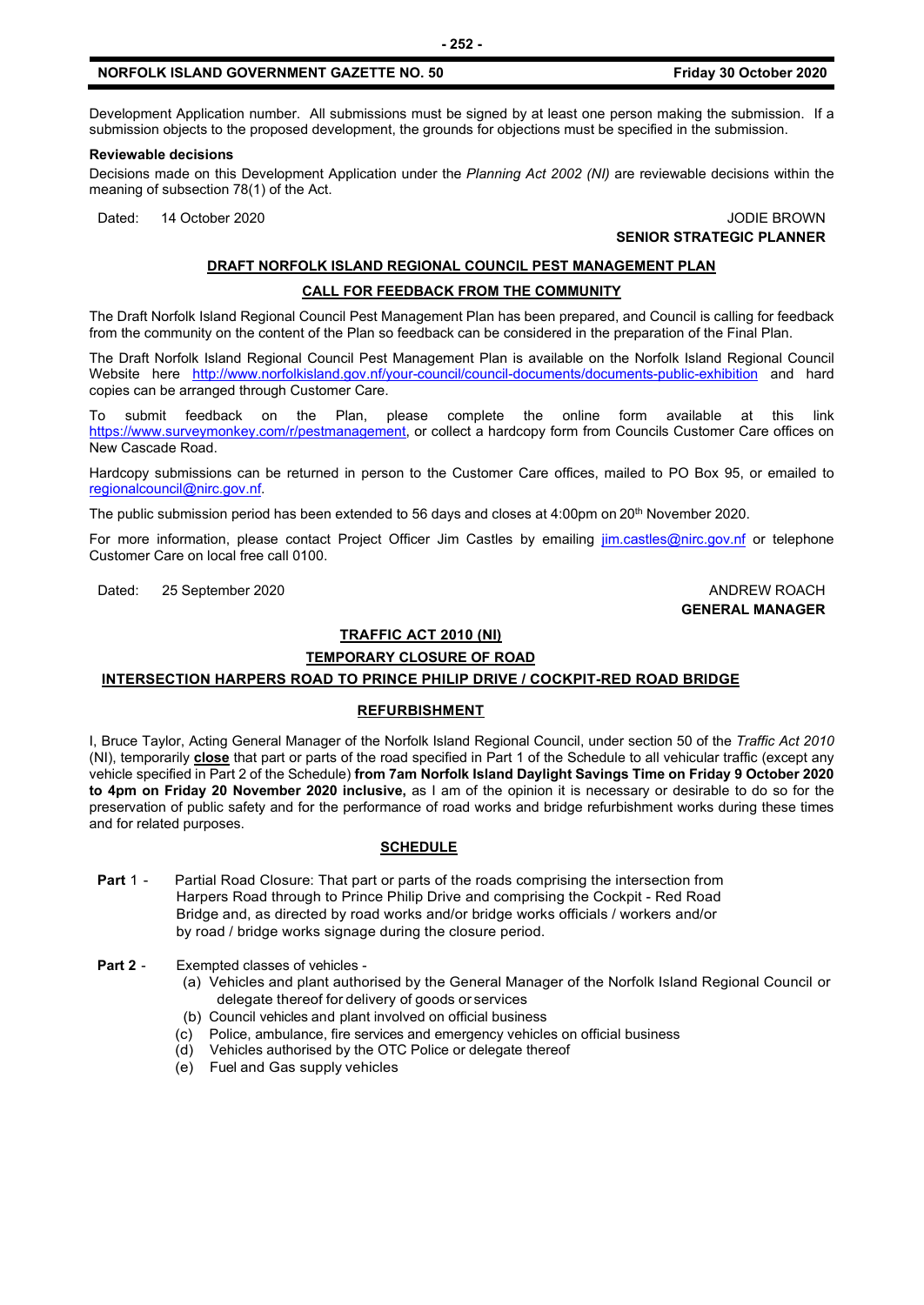

Dated: 8 October 2020 BRUCE TAYLOR

**ACTING GENERAL MANAGER**

### **TRAFFIC ACT 2010 (NI) TEMPORARY CLOSURE OF ROAD MOVEMENT OF WIDE AND HEAVY VEHICLES MARSHS ROAD FROM STOCKYARD ROAD TO BALL BAY**

I, Andrew Roach, Chief Executive Officer and General Manager of the Norfolk Island Regional Council, under section 50 of the *Traffic Act 2010,* revoke my previous instrument in this regard and now temporarily **close** that part or parts of the road specified in Part 1 of the Schedule to all vehicular traffic (except any vehicle specified in Part 2 of the Schedule) **for a 24 hr period each day from the date of publication of this notice in the Gazette to 6.00am Wednesday 31 March 2021,** as I am of the opinion it is necessary or desirable to do so for the preservation of public safety during these times and to enable **Boral Resources QLD Pty Limited** to receive and move vehicles, plant, equipment and materials to and from Ball Bay's temporary Groyne involving the operation of wide and heavy vehicles and for related purposes.

#### **SCHEDULE**

- **Part** I Partial Road Closure: That part or parts of the roads comprising Marshs Road from Stockyard Road to Ball Bay
- **Part 2** Exempted classes of vehicles
	- a) Vehicles and plant authorised by the General Manager of the Norfolk Island Regional Council or delegate thereof for delivery of goods or services;
	- b) Council vehicles and plant involved on official business;
	- c) Police, ambulance, fire services and emergency vehicles on official business;
	- d) Vehicles authorised by OTC Police or delegate thereof;
	- e) Fuel and Gas supply vehicles

Dated: 17 September 2020 **ANDREW ROACH ANDREW ROACH** 

**GENERAL MANAGER**

#### **DISASTER AND EMERGENCY MANAGEMENT ACT 2001 (NI)**

#### **EXTENSION OF DECLARATION OF STATE OF EMERGENCY**

I **Eric Hutchinson,** Administrator of Norfolk Island and delegate of the Minister under Section 5 of, and item 1.27 of the Schedule to, the *Minister's Norfolk Island Delegation Instrument 2019*: